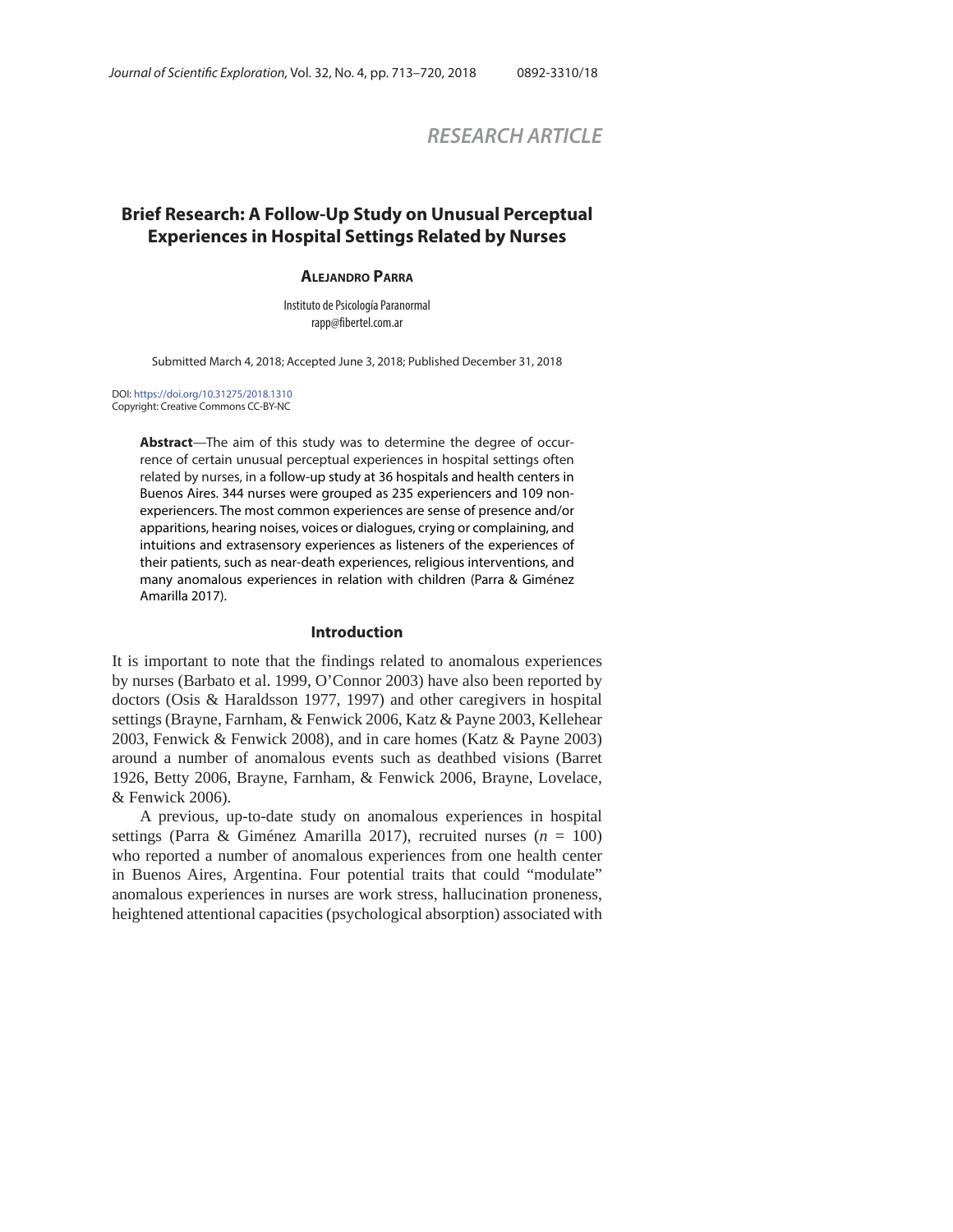a number of anomalous experiences, and "openness" to such experiences. It could be argued that the psychological pressure of the working conditions of nurses triggers such anomalous perceptual experiences, but a comparison between nurse experiencers and a control group in terms of work stress (i.e. nurses who reported these experiences tended to experience greater workrelated stress) was not confirmed (Parra & Giménez Amarilla 2017).

Parra and Giménez Amarilla (2017) also found that those who reported a combination of unusual perceptual experiences and a high level of psychological absorption—a state of heightened imaginative involvement in which an individual's attentional capacities are focused in one behavioral domain (Tellegen & Atkinson 1974)—tended to score higher for anomalous experiences compared with those who did not report such experiences. In fact, a better predictor than work stress and hallucination-proneness was psychological absorption in experiencers compared with the control group (Parra 2015, Parra & Argibay 2012). Of the 100 nurses they surveyed, 61 of them reported having had at least one anomalous experience in a hospital setting, the most common feelings reported were a sense of "presence" (30%), hearing noises and finding no source (17%), and knowing intuitively what was wrong with a patient without knowing their medical history (14%), patients with near-death experiences (19%), patients recovering quickly and completely from disease after religious intervention (e.g., prayer group) (18%), and anomalous experiences where children were involved (15%).

The present study represents a replication utilizing a larger number of nurses from a wider range of hospitals and health centers in Buenos Aires. The main aim was to determine frequency and percentage of anomalous experiences across multiple hospital/health centers instead of from just one.

# **Methods**

#### *Participants*

A total of 450 questionnaires were sent to nurses in 36 different hospitals and health service departments. Of these, 344 (76%) usable questionnaires were returned. The nurse participants were recruited with the cooperation of their Research and Teaching areas of the Nursing Department of each (the Principal Nursing Officers). They gave us permission to administer the set of questionnaires, which were distributed through the Nursing Officers to each nurse in the hospital, depending on the number of nurses working in each hospital and health center (Mean  $= 100$ ; Rank  $= 5$  to 300 per hospital approximately).

The Nursing Officers verbally explained the research to each nurse on all shifts. The Nursing Officers were also contacted through announcements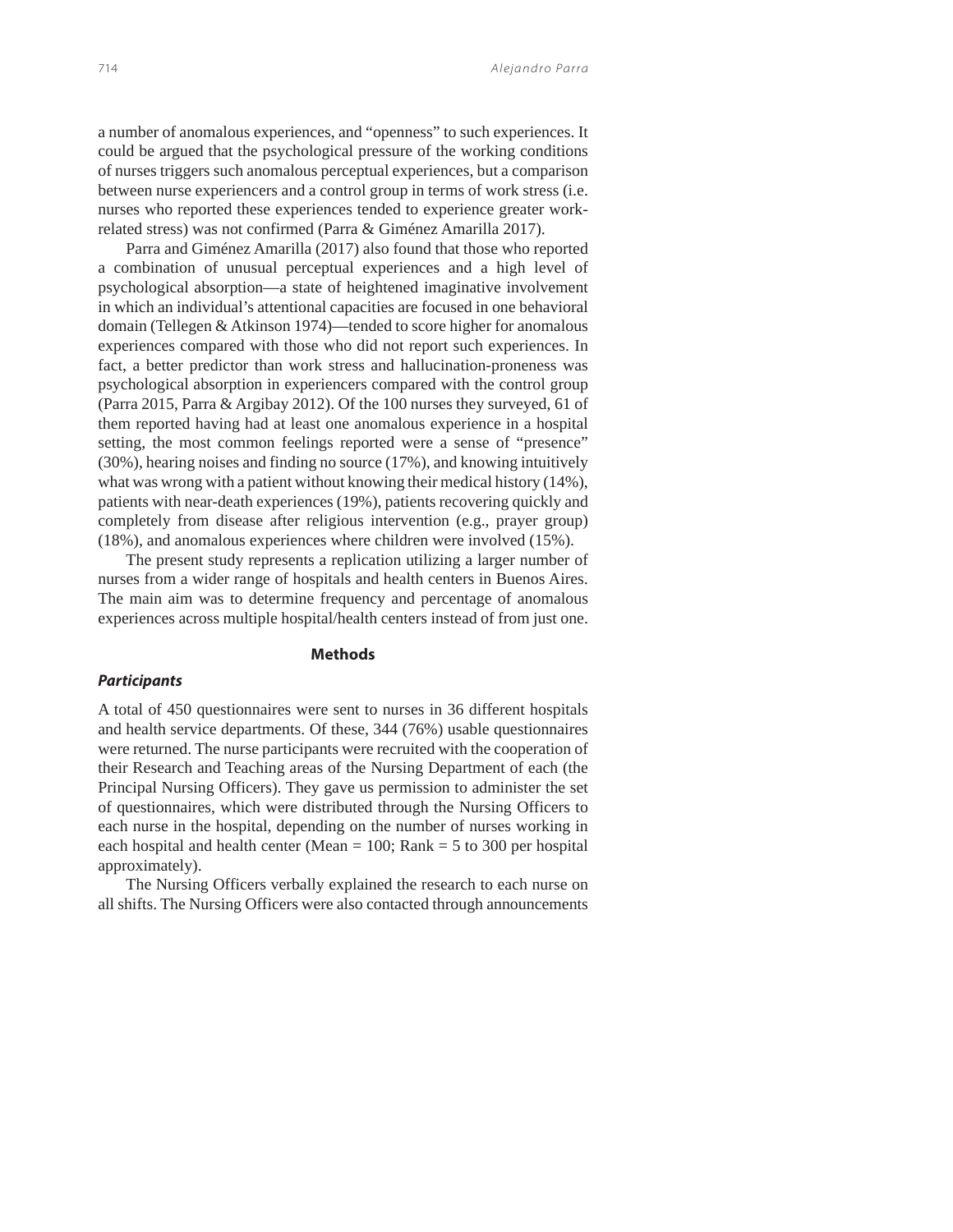in hospitals and the Internet (briefly stating the main aims of the research), and many nurses interested in spiritual/paranormal topics contacted the Nursing Officers in their hospital, some of whom also showed interest in the topic. Another group of Nursing Officers also was contacted by the researcher who briefly stated the main aims of the study, but no hypothesis was given to the nurses employed in the hospitals. All nurses completed the questionnaires in isolation and they returned them at the same time (the time to complete the set of questions was forty minutes). Some nurses  $(n =$ 80) were also recruited from courses and seminars through nursing schools and health centers seminars, where the questionnaires were completed in a classroom setting with the permission of their teachers and directors.

#### *Consent Form*

The set of questionnaires included a consent form. The nurse participants were informed that we were recruiting information on anomalous and/or spiritual experiences and they signed an appropriate consent form. They all received significant information about the procedure and were free to decline to participate. All data collected were treated confidentially.

#### *Categorization Procedure*

The following criteria were used to split the sample into two groups: Nurses who indicated "one time" and/or "multiples times" for (at least) one of the 13 items were categorized as the Nurse Experiencers "NEs" group (*n* = 235), and Nurses who indicated "never" for all 13 items were categorized as the "Control" group (*n* = 109).Eight items of the *Anomalous Experiences in Nurse & Health Workers Survey* were used to create an Index of total experiences, that is, nurses as anomalous experiencers themselves, but nurses as listeners of the experiences from patients and other nurses were excluded (five items).

# *Participants*

**Nurse experiencers (NE).** The sample consisted of 235 nurses, of which 183 (78%) were female and 52 (22%) were male. The age range was 19 to 68 years (Mean =  $39.19$  years; SD = 11.15 years). Nurses scored a mean of 11 years in their work in hospitals (Range  $= 1$  to 48 years; SD  $=$ 10.52). 39 (16.6%) of them worked a morning shift, 51 (21.7 %) an afternoon shift, and 45 (19.1%) the night shift (just 6 work in two shifts, 2.6%). 66 (31.8%) worked in other shift modes such as continuous shift (37, 15.7%) and weekend shift (29, 12.3%), and 28 did not mention the shift (11.9%). The main work areas surveyed were patient rooms (24.3%), guard station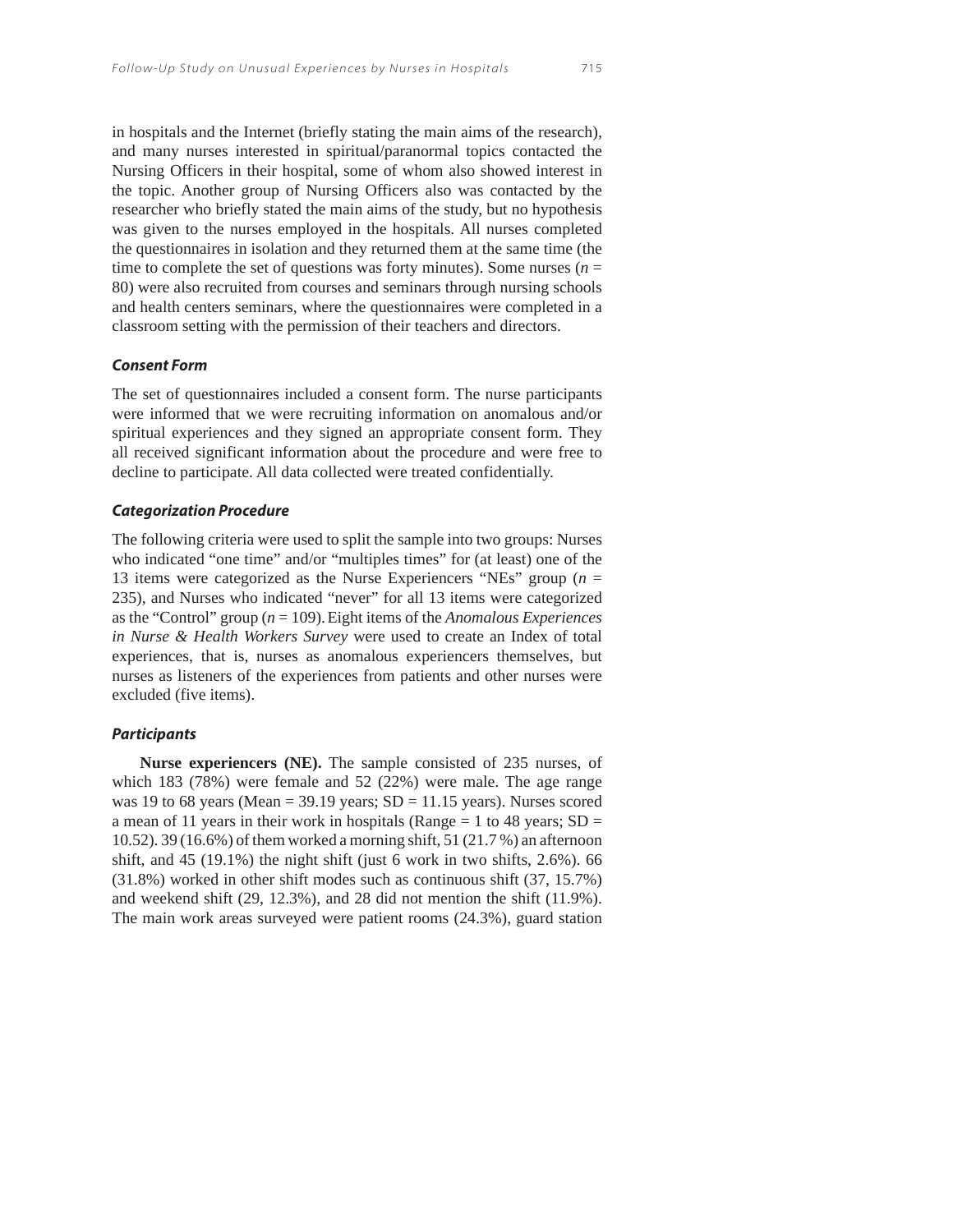(13.2%), intensive care ward (22.1%), neonatology (7.7%), others (22.2%, i.e. ambulances, surgery, etc.), and undefined by the respondent (8.9%).

**Nurse controls, nonexperiencer nurses (NC).** The sample consisted of 109 nurses of which 89 (81.7%) were female and 20 (18.3%) were male. The age range was 19 to 69 years (Mean =  $38.94$  years; SD = 11.62). These nurses scored a mean of 9 years in their work (Range = 1 to 39 years; SD  $= 8.97$ ). 21 (19.3%) worked a morning shift, 16 (14.7%) an afternoon shift, and 27 (24.8%) a night shift (just 1 worked in two shifts, 0.9%). 28 (25.7%) worked other shifts, such as continuous shift (15, 13.8%) and weekend shift (13, 11.9%). 16 did not mention their shift (14.7%). The main work areas were patient rooms (28.4%), guard station (15.6%), intensive care ward (16.5%), neonatology (10.1%), others (18.1%, i.e. ambulances, surgery, etc.), and undefined by the respondent (11%)*.*

### *Anomalous Experiences in Nurse & Health Workers Survey*

The Anomalous Experiences in Nurse & Health Workers Survey was used, which is a self-report that has 13 yes/no items designed (Cronbach's alpha = .78) following a previous study (Parra & Giménez Amarilla 2017). Items of anomalous (or spiritual) experiences during hospitalization include sense of presence and/or apparition, floating lights, or luminescences, hearing strange noises, voices or dialogues, crying or moaning, seeing energy fields, lights, or "electric shock" around or coming out of an inpatient, etc. Other indications might include having an extrasensory experience, a malfunction of equipment or medical instrument with certain patients, or a spiritual form of intervention (e.g., prayer groups, laying on of hands, rites, images being blessed).

The survey also evaluates age, length of service, shift (morning, afternoon, or night), hospital area (patient rooms, guard station, intensive care, neonatology, others), and name of institution (confidential). Email or phone information was optional.

The questions were also split into two types: Type 1: Nurses as listeners to the anomalous experiences from patients (i.e. near-death or out-of-body experiences) and from other (trustworthy) nurses (items 1, 2, 6, 12, and 13), and Type 2: Nurses as experiencers themselves of anomalous experiences (items 3, 4, 5, 7, 8, 9, 10, and 11). This separation is important to provide information to help us understand anomalous experiences.

#### **Results**

The most common anomalous experiences reported under Type 2 (as experiencers) are sense of presence or apparitions (28.8%), hearing strange noises, voices or dialogues, crying or complaining (27%), knowing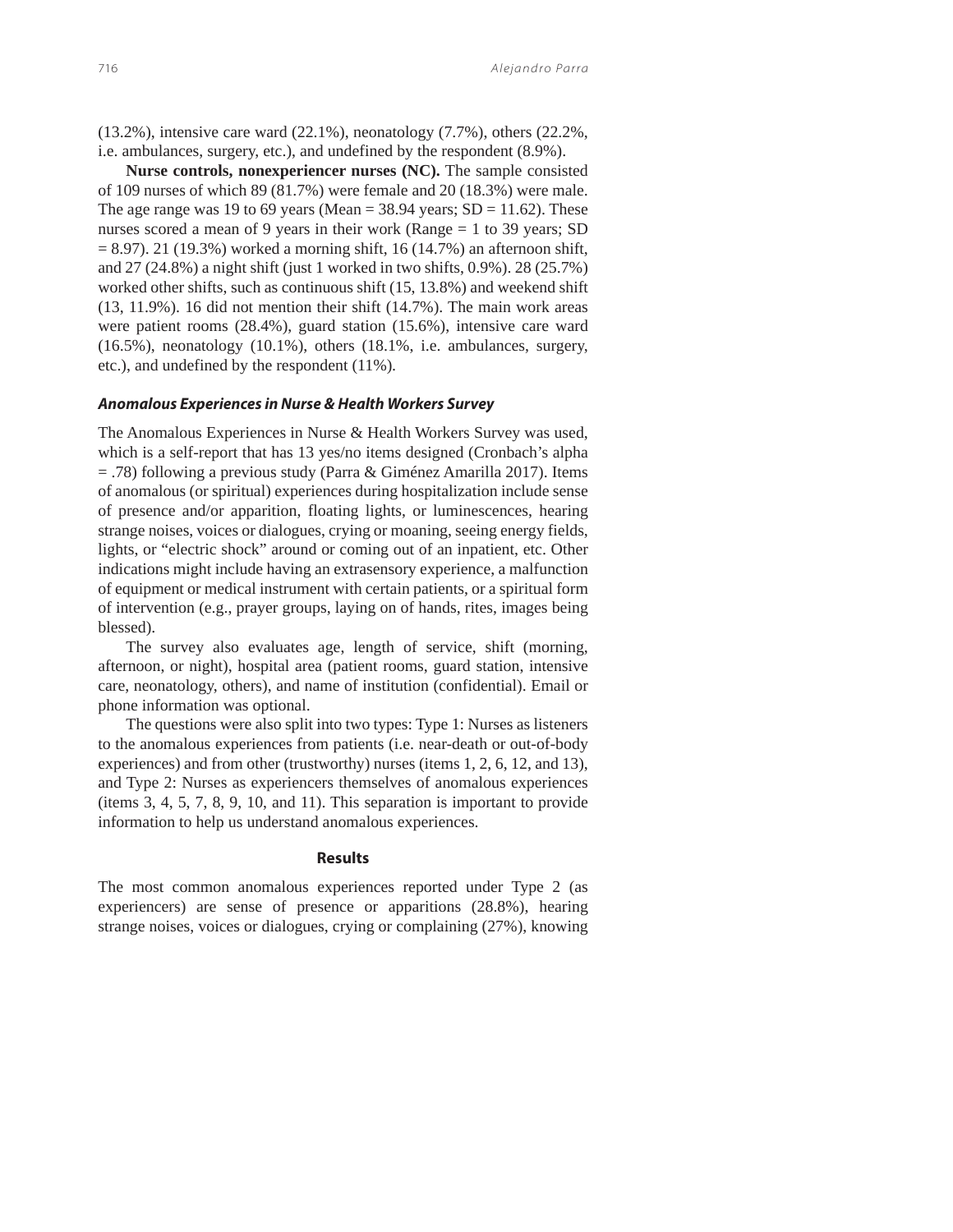the patient's disease intuitively (20.6%). Under Type 1, the rankings of experiences as listeners of experiences of their patients were: near-death experiences (25.6%), religious intervention (20.1%), and anomalous experiences in relation with children (12.2%) (see Table 1).

### **TABLE 1 Of 235 Nurses Who Reported Anomalous Experiences, the Number and Percentage Who Answered Yes to These Questions**

| <b>Item</b> | <b>Type</b>    | Question                                                                                                                                                                                                                                              | N   | $\frac{0}{0}$ |
|-------------|----------------|-------------------------------------------------------------------------------------------------------------------------------------------------------------------------------------------------------------------------------------------------------|-----|---------------|
| #1          | $\mathbf{1}$   | Patients admitted to my clinic have reported near-death experiences<br>(or something similar) during hospitalization or during clinical<br>interventions (e.g., surgery).                                                                             | 88  | 25.6          |
| #2          | $\mathbf{1}$   | Patients in my health center have reported out-of-body experiences.                                                                                                                                                                                   | 33  | 9.6           |
| #3          | $\overline{2}$ | During intensive therapy, I witnessed events of the kind with a sense<br>of "presence," an apparition, floating lights or luminescence, or<br>unexplained movements of objects.                                                                       | 99  | 28.8          |
| #4          | $\overline{2}$ | In my clinic, I witnessed events such as hearing strange noises, voices<br>or dialogues, crying or moaning, and found no source for them.                                                                                                             | 93  | 27.0          |
| #5          | 2              | In my clinic, I had the experience of seeing energy fields, lights, or<br>"shock" around, or coming from, a hospitalized patient.                                                                                                                     | 20  | 5.8           |
| #6          | 1              | Patients admitted to my clinic have reported extrasensory experiences<br>(for example, knowing things about people or situations that they<br>could not know because they were interned and isolated).                                                | 27  | 7.8           |
| #7          | $\overline{2}$ | I have had a strange experience such as knowing about the situation<br>of a patient I had seen in in my clinic while being at home, or on<br>vacation.                                                                                                | 47  | 13.7          |
| #8          | $\overline{2}$ | In my clinic, I have had the experience of seeing medical equipment<br>failing consistently with certain patients while not with others.                                                                                                              | 28  | 8.1           |
| #9          | $\mathbf{1}$   | In my clinic, I observed that after some form of intervention (e.g.,<br>prayer groups, laying on of hands, rites, or objects, images of beatified<br>saints, rosaries), some patients recovered quickly and completely from<br>disease and/or trauma. | 69  | 20.1          |
| #10         | 2              | I have had the experience of "knowing" intuitively what is wrong<br>with a patient just by seeing him/her, or even before, or even without<br>knowing his/her medical history.                                                                        | 71  | 20.6          |
| #11         | 2              | I had an experience that could be defined as "mystical" or a special<br>"connection" in the context of my clinic.                                                                                                                                     | 27  | 7.8           |
| #12         | 1              | I have heard of, or met, trusted peers who have witnessed experiences<br>like the ones above, in a medical context only.                                                                                                                              | 104 | 30.2          |
| #13         | 1              | In my clinic, I witnessed unexplained events in relation to children.                                                                                                                                                                                 | 42  | 12.2          |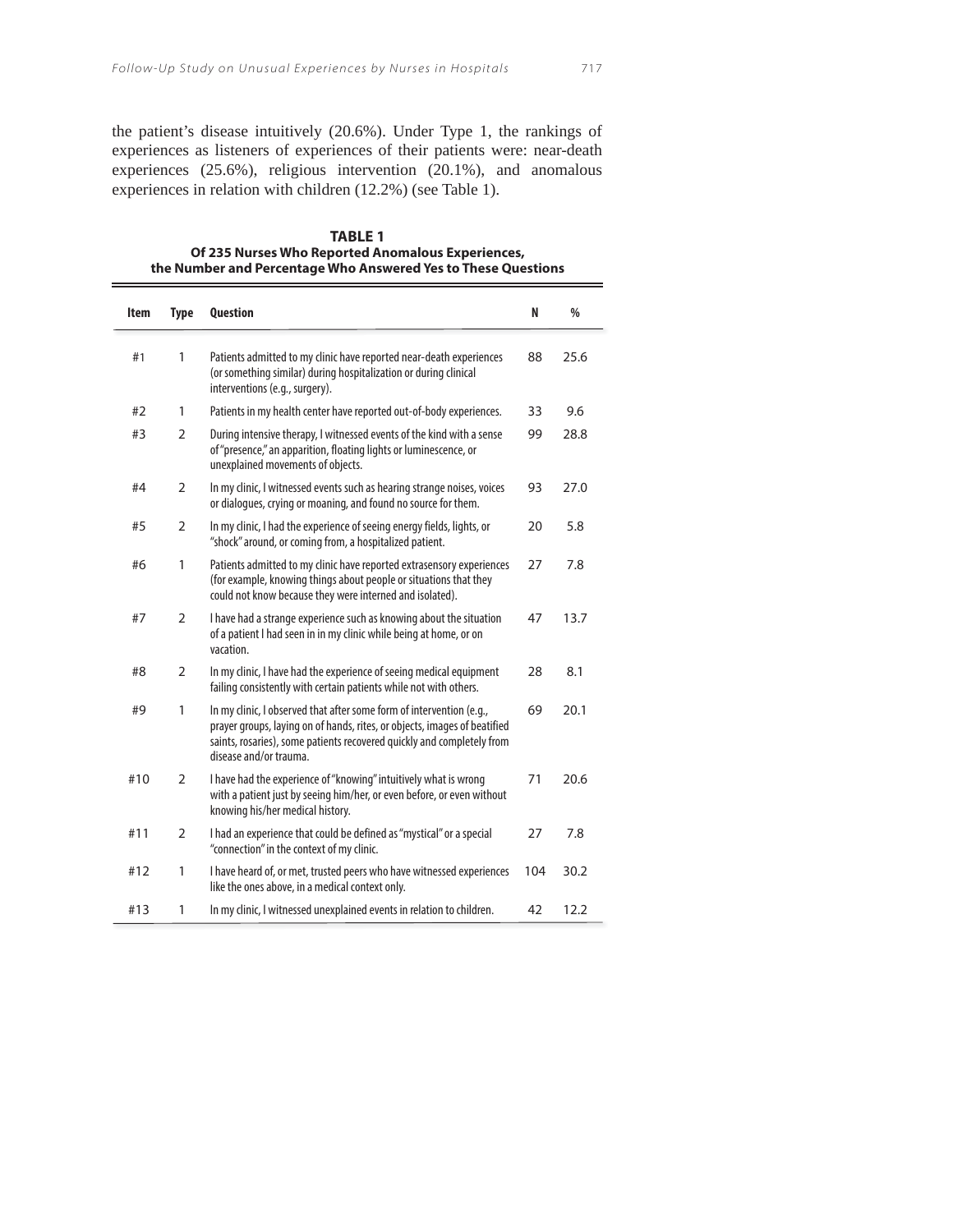# **Discussion**

The results showed that of the 235 nurses who reported having had at least one anomalous experience in a hospital setting, the most common anomalous experiences reported as experiencers, are sense of presence or apparitions, hearing strange noises, voices or dialogues, crying or complaining, and knowing the disease intuitively; and as listeners of experiences of their patients/peers, near-death experiences, religious intervention, and anomalous experiences in relation with children.

Hence, in the context of this study, the distinction between purely subjective experiences and those considered paranormal (veridical) is irrelevant. Even veridical experiences may depend on the same psychological predispositional factors as do non-veridical experiences. A high prevalence of anomalous experiences in nurses at work could lead them toward acceptance of the voices sometimes reported by clients. Nurses may listen to these experiences and seek to understand them by perceiving them as similar to their own, rather than fundamentally different, incomprehensible, or even schizophrenic. It could lead nurses to explore where, when, and how the experiences took place. As nurses have anomalous experiences, too, professionals can begin to understand the experience as not inherently bad and in need of elimination—rather, it is a common experience that we can accept and try to make sense of.

Generally speaking, there are a number of drawbacks connected with this research in hospital settings as they are conservative institutions, unlikely to be open about their population and even more so with respect to providing information relating to the subject of this investigation. The nurses did reveal their personal and professional experiences and those of their patients, noting that they considered experiences of paranormal phenomena within a hospital setting not to be infrequent or unexpected. They were not frightened by their patients' experiences, or their own, and exhibited a quiet confidence about the reality of the experiences for themselves and for the patient or dying person. Acceptance of these experiences, without interpretation or explanation, characterized their responses.

By reassuring them that the occurrence of paranormal phenomena is not uncommon and is often comforting to the dying person, we may assist nurses to be instrumental in normalizing a potentially misunderstood and frightening experience. There is evidence that the sensed presence is a common concomitant of sleep paralysis particularly associated with visual, auditory, and tactile hallucinations, as well as intense fear. Recent surveys suggest that approximately 30% of young adults report some experience of sleep paralysis (Cheyne, Newby-Clark, & Rueffer 1999, Fukuda et al. 1998,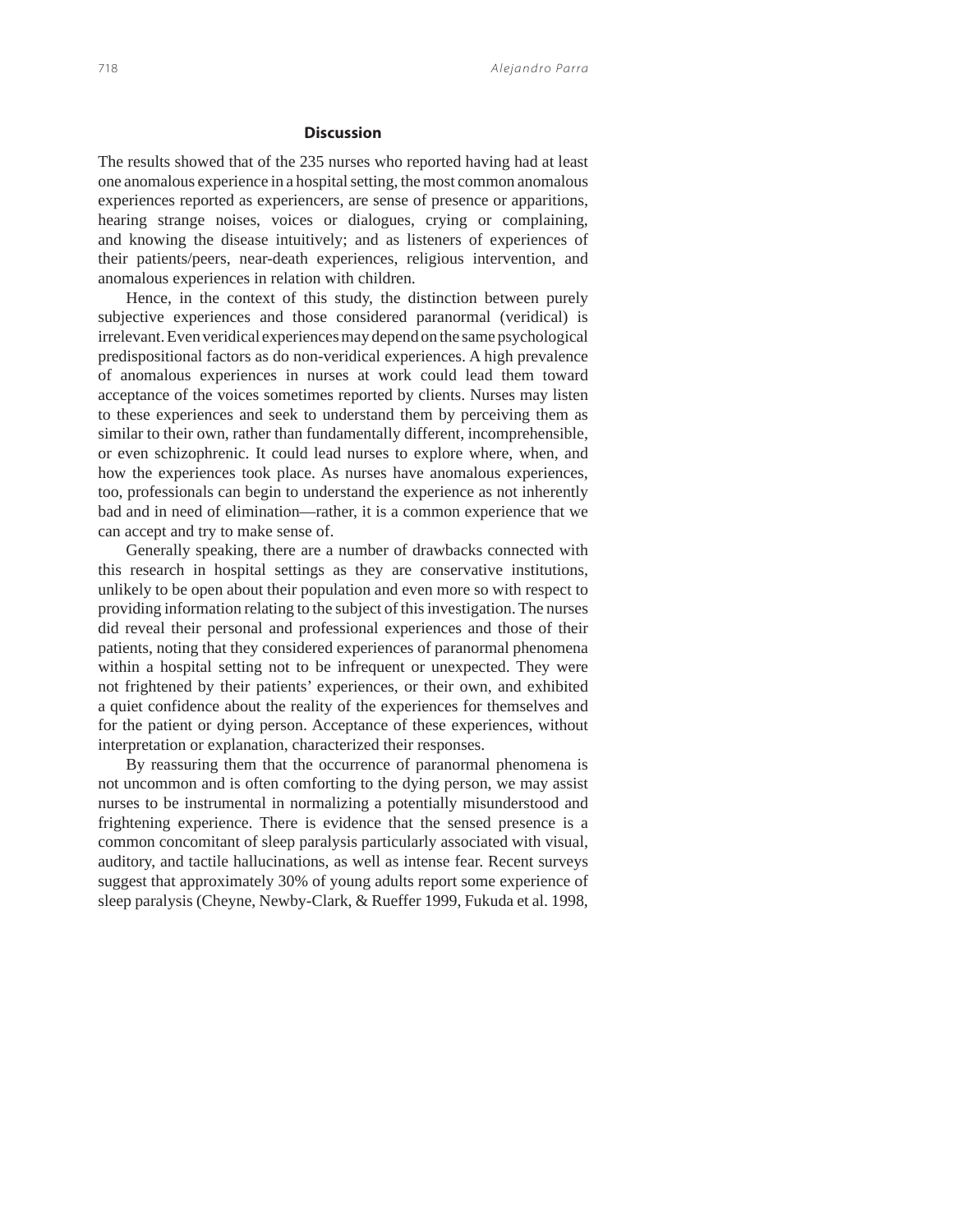Spanos et al. 1995). Visions of ghosts may be related to cognitive processes involving fantasy and cognitive perceptual schizotypy proneness, which are correlated with each other (Parra 2006).

Although the recruiting procedure of the survey was voluntary instead mandatory, it might be skewed toward people with more interest in the subject, particularly as a result of their own experiences. However, future studies will be conducted using a qualitative study to explore palliative care nurses' experiences, to reflect on the influence of these experiences on the care of dying patients and their families and friends, and to contribute to the limited nursing literature on the topic. The response of health professionals, specifically nurses, to anomalous experiences is an area not widely reported (Kellehear 2003). Even palliative care literature is mostly silent on this topic. Indeed, the study of anomalous experiences is an area of much contention in many fields.

#### **Acknowledgments**

This research project was supported by the BIAL Foundation (Grant 246/14). Thanks are due to Mónica Agdamus, Sergio Alunni, Rocío Barucca, Ricardo Corral, Silvia Madrigal, Jorgelina Rivero, Jorge Sabadini, Rocio Seijas, Osvaldo Stacchiotti, Andrés Tocalini, Stella Maris Tirrito, and Esteban Varela for contacting the Research and Teaching Area of the Nursing Department of each hospital. Thanks are also due to Rocio Seijas and Paola Giménez Amarilla for data entry and phenomenological analysis, and to Juan Carlos Argibay for his useful methodological and statistical advice.

#### **References Cited**

- Barbato, M., Blunden, C., Reid, K., Irwin, H., & Rodriguez, P. (1999). Parapsychological phenomena near the time of death. Journal of Palliative Care, 15(2):30–37.
- Barret, W. F. (1926). Death-bed Visions: The Psychical Experiences of the Dying. London: Bantam.
- Betty, S. L. (2006). Are they hallucinations or are they real? The spirituality of deathbed and neardeath visions. OMEGA, 53:37–49.
- Brayne, S., Farnham, C., & Fenwick, P. (2006). Deathbed phenomena and its effect on a palliative care team. American Journal of Hospital Palliative Care, 23:17–24.
- Brayne, S., Lovelace, H., & Fenwick, P. (2006). An understanding of the occurrence of deathbed phenomena and its effect on palliative care clinicians. American Journal of Hospice and Palliative Medicine, (Jan.–Feb.).
- Cheyne, J. A., Newby-Clark, I. R., & Rueffer, S. D. (1999). Relations among hypnagogic and and hypnopompic experiences associated with sleep paralysis. Journal of Sleep Research, 8(4):313.

Fenwick, P., & Fenwick, E. (2008). The Art of Dying. London, UK: Continuum.

- Fukuda, K., Ogilvie, R. D., Chilcott, L., Vendittelli, A.-M., & Takeuchi, T. (1998). The prevalence of sleep paralysis among Canadian and Japanese college students. Dreaming, 8(2): 59–66. http://dx.doi.org/10.1023/B:DREM.0000005896.68083.ae
- Katz, A., & Payne, S. (2003). End of Life in Care Homes. Oxford, UK: Oxford University Press.